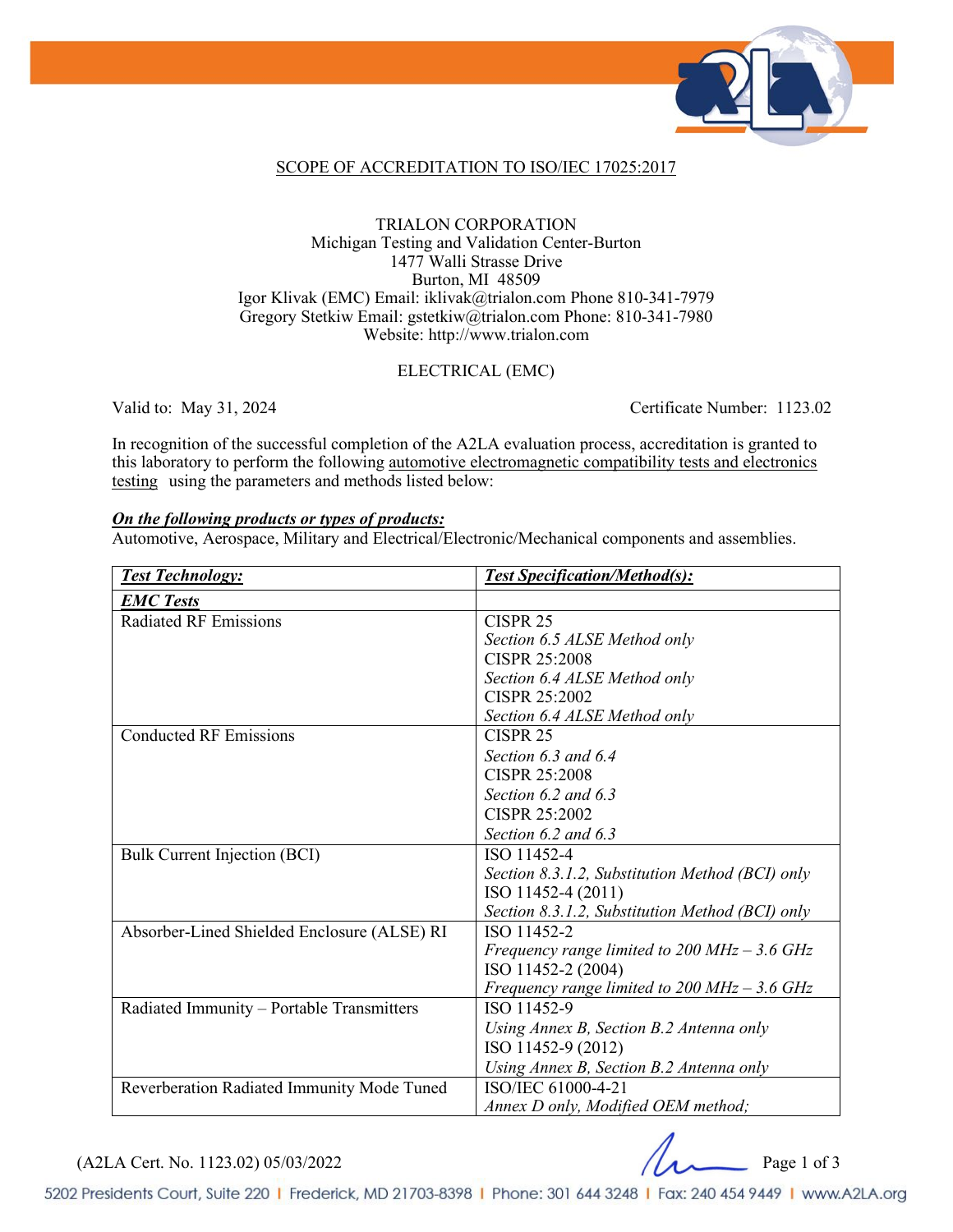| <b>Test Technology:</b>                         | <b>Test Specification/Method(s):</b>             |
|-------------------------------------------------|--------------------------------------------------|
|                                                 | ISO 11452-11 (2019)                              |
|                                                 | ISO 11452-11                                     |
|                                                 | ISO 11452-11 (2010)                              |
| <b>Conducted Transient Emissions</b>            | ISO 7637-2 Conducted Transient Emissions         |
|                                                 | ISO 7637-2 (2004) Conducted Transient            |
|                                                 | Emissions                                        |
| Conducted Transient Immunity -                  | ISO 7637-2 Conducted Transient Immunity          |
| Power/Supply Lines                              | ISO 7637-2 Conducted Transient Immunity(2004)    |
|                                                 | (Pulses 1, 2a, 2b, 3a, 3b, 4, 5a, 5b);           |
|                                                 | ISO 7637-2 Conducted Transient Immunity(2011)    |
|                                                 | (Pulses 1, 2a, 2b, 3a, 3b);                      |
|                                                 | ISO 16750-2 Conducted Immunity                   |
|                                                 | (Pulses 4, 5a, 5b)                               |
| Conducted Transient Immunity -                  | ISO 7637-3                                       |
| Other than Power/Supply Lines                   | Section 3.4.2, Capacitive Coupling Clamp (CCC)   |
|                                                 | Section 3.4.3, Direct Capacitor Coupling (DCC)   |
| Radiated Immunity - Magnetic Fields (Loop)      | ISO 11452-8 Section 3.4.5 Radiating loop;        |
|                                                 | GM (2015/2019) RI Magnetic Fields L2             |
|                                                 | ISO 11452-8 (2007) Section 3.4.5 Radiating loop; |
|                                                 | GM (2015/2019) RI Magnetic Fields L2             |
| Electrostatic Discharge (ESD)                   | ISO 10605                                        |
|                                                 | Excluding Section 6, Vehicle Tests;              |
|                                                 | ISO 10605 (2001),                                |
|                                                 | Excluding Section 6, Vehicle Tests;              |
|                                                 | ISO 10605 (2008)                                 |
|                                                 | Excluding Section 10, Vehicle Tests,             |
|                                                 | Including Annex F - Field Coupled                |
| Electrostatic Discharge (ESD) - Airbag Inflator | ISO 12097-3,                                     |
| Assemblies                                      | Sections 7.1 ESD and 7.2 EMC;                    |
|                                                 | AK-LV 03 Issue 2005-05                           |
|                                                 | ISO 12097-3 (2002),                              |
|                                                 | Sections 7.1 ESD and 7.2 EMC;                    |
|                                                 | AK-LV 03 Issue 2005-05                           |
| <b>Electrical Tests Based on GMW 3172:</b>      |                                                  |
| - Jump Start                                    | GMW 3172 <sup>2</sup>                            |
| - Reverse Polarity                              |                                                  |
| - Over Voltage                                  |                                                  |
| - State Change Waveform Characterization        |                                                  |
| - Ground Path Inductance Sensitivity            |                                                  |
| - Power Supply Interruptions                    |                                                  |
| - Battery Voltage Dropout                       |                                                  |
|                                                 |                                                  |
| - Intermittent Short Circuit to Battery/Ground  |                                                  |
| - Continuous Short Circuit to Battery/Ground    |                                                  |
| - Parasitic Current                             |                                                  |
| - Sinusoidal Superimposed Voltage               |                                                  |
| - Pulsed Superimposed Voltage                   |                                                  |
| - Power Offset                                  |                                                  |
| - Ground Offset                                 |                                                  |
| - Open Circuit Single Line                      |                                                  |
| - Open Circuit Multiple Lines                   |                                                  |
| - Overload - Fuse Protected Circuits            |                                                  |
|                                                 |                                                  |
|                                                 |                                                  |
| (A2LA Cert. No. 1123.02) 05/03/2022             | Page 2 of 3                                      |
|                                                 |                                                  |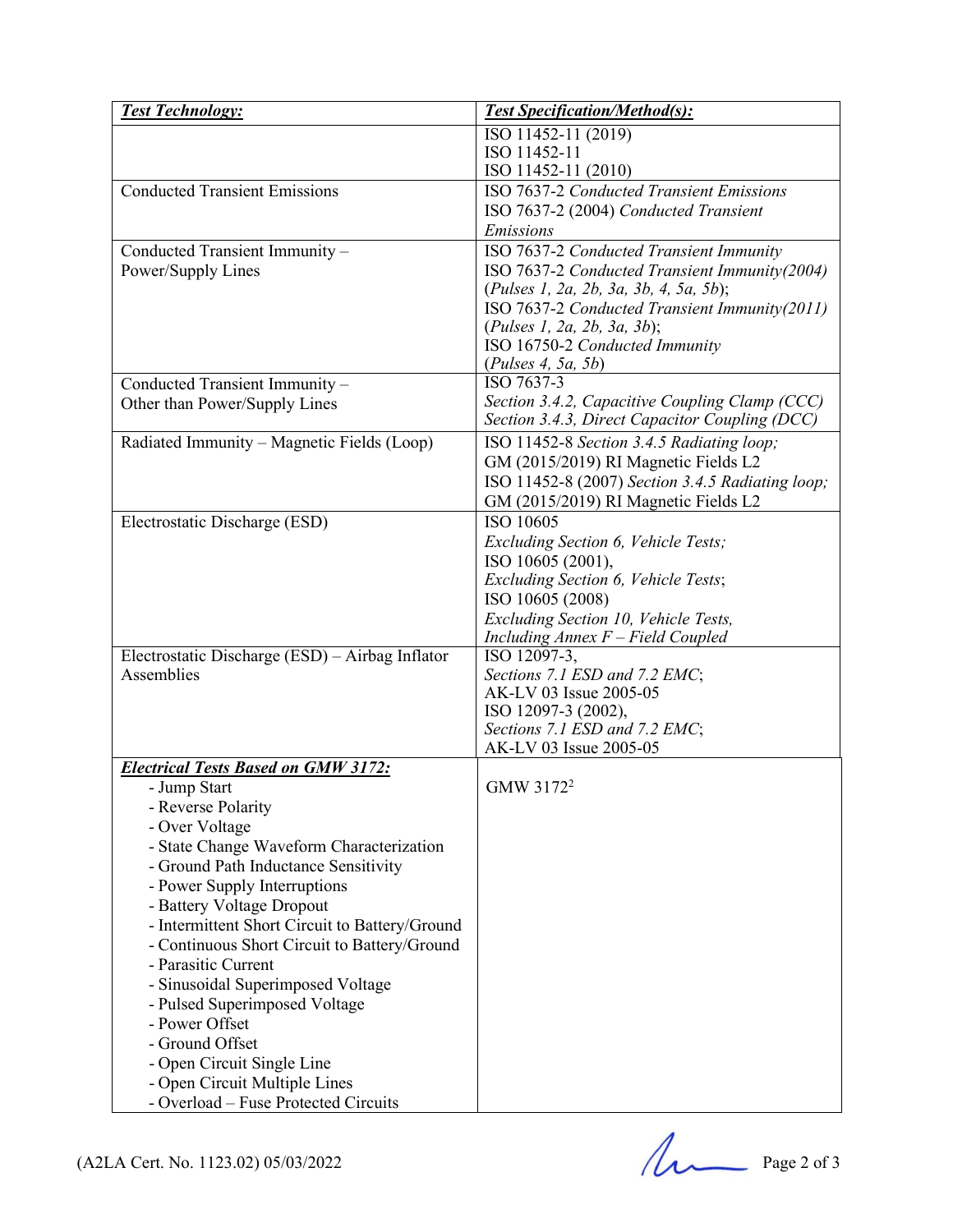| <b>Test Technology:</b>                       | <b>Test Specification/Method(s):</b> |
|-----------------------------------------------|--------------------------------------|
| Electrical Tests Based on GMW 3172 (cont.):   |                                      |
| - Overload – All Circuits                     | GMW 3172 <sup>2</sup>                |
| - Crank Pulse Capability and Durability       |                                      |
| - Switched Battery Line                       |                                      |
| - Multiple Power and Multiple Ground Short    |                                      |
| - Circuit Including Pass Through              |                                      |
| - Fretting Corrosion Degradation              |                                      |
|                                               |                                      |
| <b>Electrical Tests Based on MIL-STD 202:</b> |                                      |
| - Dielectric Withstanding Voltage             | MIL-STD-202G, Method 301             |
| - Insulation Resistance                       | MIL-STD-202G, Method 302             |
| - DC Resistance                               | MIL-STD-202G, Method 303             |
| - Resistance Temperature Characteristic       | MIL-STD-202G, Method 304             |
|                                               |                                      |
| <b>Electrical Tests Based on USCAR-2:</b>     |                                      |
| - Dry Circuit Resistance                      | USCAR-2                              |
| - Voltage Drop                                | USCAR-2                              |
| - Insulation Resistance                       | USCAR-2                              |
|                                               |                                      |

| <b>Test Type</b>                       | <b>Test Parameters</b>                         |
|----------------------------------------|------------------------------------------------|
| <b>Voltage</b>                         |                                                |
| $AC - Measure1$                        | $1 \mu V$ to 400 V $\omega$ 1 Hz to 250 MHz    |
| $AC - Generate1$                       | 1 mV to 10 V $@$ 1 Hz to 80 MHz                |
| $DC - Measure1$                        | 1 mV to $1,000$ V                              |
| $DC - Generate1$                       | 1 mV to 1,000 V                                |
| Current                                |                                                |
| $AC/DC$ Current – Measure <sup>1</sup> | 10 $\mu$ A to 400 A                            |
| $DC$ Current – Generate <sup>1</sup>   | $10 \mu A$ to $600 A$                          |
| Resistance                             |                                                |
| Measure <sup>1</sup>                   | 100 μΩ to 2.0 x $10^{10}$ Ω                    |
| Generate <sup>1</sup>                  | $100 \mu\Omega$ to $1.6 \times 10^{10} \Omega$ |
| <b>Dielectric Testing</b>              |                                                |
| AC <sup>1</sup>                        | $(100 \text{ to } 4,000)$ V                    |
| DC <sup>1</sup>                        | $(100 \text{ to } 1,100) \text{ V}$            |
| Frequency                              |                                                |
| Measure                                | 1 Hz to 250 MHz                                |
| Generate <sup>1</sup>                  | 1 Hz to 80 MHz                                 |
| Capacitance <sup>1</sup>               | $0.1$ pF to $10 \text{ mF}$                    |
| Resistivity <sup>1</sup>               | $1 \times 10^6$ Qm to $1 \times 10^{10}$ Qm    |

<sup>1</sup>Also using customer specified methods directly related to the types of tests and parameters listed.

 $2$  This laboratory's scope contains withdrawn or superseded methods. As a clarifier, this indicates that the applicable method itself has been withdrawn or is now considered "historical" and not that the laboratory's accreditation for the method has been withdrawn including but not limited to GMW 3172 (2008, 2010, 2012, 2015, 2018) 2

 $(A2LA$  Cert. No. 1123.02) 05/03/2022 Page 3 of 3